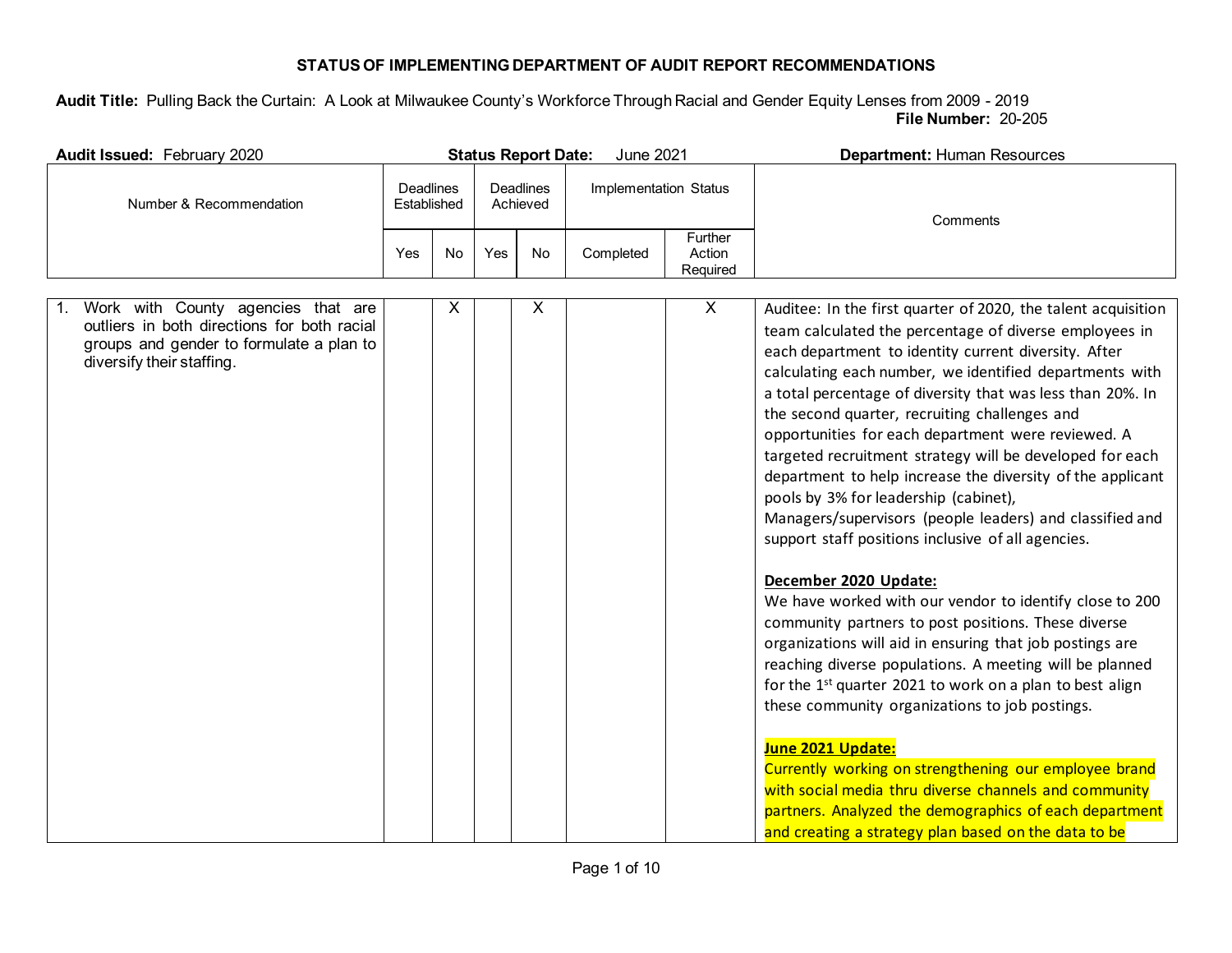| Audit Issued: February 2020                                                                                                                                                                                                                                                             |                          |           |     | <b>Status Report Date:</b>   | June 2021             |                               | Department: Human Resources                                                                                                                                                                                                                                                                                                                                                                                                                                                                                                                                                                                                                                                                                                                                                                                                                                                                                                                                                                                             |
|-----------------------------------------------------------------------------------------------------------------------------------------------------------------------------------------------------------------------------------------------------------------------------------------|--------------------------|-----------|-----|------------------------------|-----------------------|-------------------------------|-------------------------------------------------------------------------------------------------------------------------------------------------------------------------------------------------------------------------------------------------------------------------------------------------------------------------------------------------------------------------------------------------------------------------------------------------------------------------------------------------------------------------------------------------------------------------------------------------------------------------------------------------------------------------------------------------------------------------------------------------------------------------------------------------------------------------------------------------------------------------------------------------------------------------------------------------------------------------------------------------------------------------|
| Number & Recommendation                                                                                                                                                                                                                                                                 | Deadlines<br>Established |           |     | <b>Deadlines</b><br>Achieved | Implementation Status |                               | Comments                                                                                                                                                                                                                                                                                                                                                                                                                                                                                                                                                                                                                                                                                                                                                                                                                                                                                                                                                                                                                |
|                                                                                                                                                                                                                                                                                         | Yes                      | <b>No</b> | Yes | <b>No</b>                    | Completed             | Further<br>Action<br>Required |                                                                                                                                                                                                                                                                                                                                                                                                                                                                                                                                                                                                                                                                                                                                                                                                                                                                                                                                                                                                                         |
|                                                                                                                                                                                                                                                                                         |                          |           |     |                              |                       |                               | completed by end of third Quarter. Hired a new Talent<br>Acquisition Manager (TAM) May 2021 who along with the<br>Director, will meet with each dept./agency to formalize<br>strategy, document plans and continuously update those<br>plans on an ongoing basis.                                                                                                                                                                                                                                                                                                                                                                                                                                                                                                                                                                                                                                                                                                                                                       |
| 2. Set up a system to regularly monitor the<br>variance in salaries by race and analyze<br>the data to determine the cause. Once<br>cause has been determined, establish<br>appropriate steps to eliminate the<br>variance and report actions to County<br>leadership and policymakers. |                          | X         |     | X                            |                       | $\mathsf{X}$                  | Auditee: DHR has actively been working on the migration<br>of technology platforms that will allow for robust<br>reporting on these key employee demographics. The<br>system (Ceridian Dayforce) is expected to go live by 4th<br>quarter 2020. DHR will develop and implement a data<br>analysis and report structure in 1 <sup>st</sup> quarter 2021 that<br>regularly monitors and reports the information to<br>leadership and policymakers. The Ceridian Dayforce<br>project is 52% complete and is on schedule for a<br>December 2020 go-live.<br>December 2020 Update:<br>Dayforce transition is on track - reporting capabilities<br>with respect to this objective will be vetted in the new<br>system after go-live beginning December 27, 2020.<br>June 2021 Update:<br>Phase 1 implementation of Dayforce (i.e. Payroll/HRIS)<br>was completed in Q1. Comptroller/Payroll Division and<br>DHR/Compensation & HRIS Division have been gaining<br>familiarity utilizing this new instance of Dayforce and its |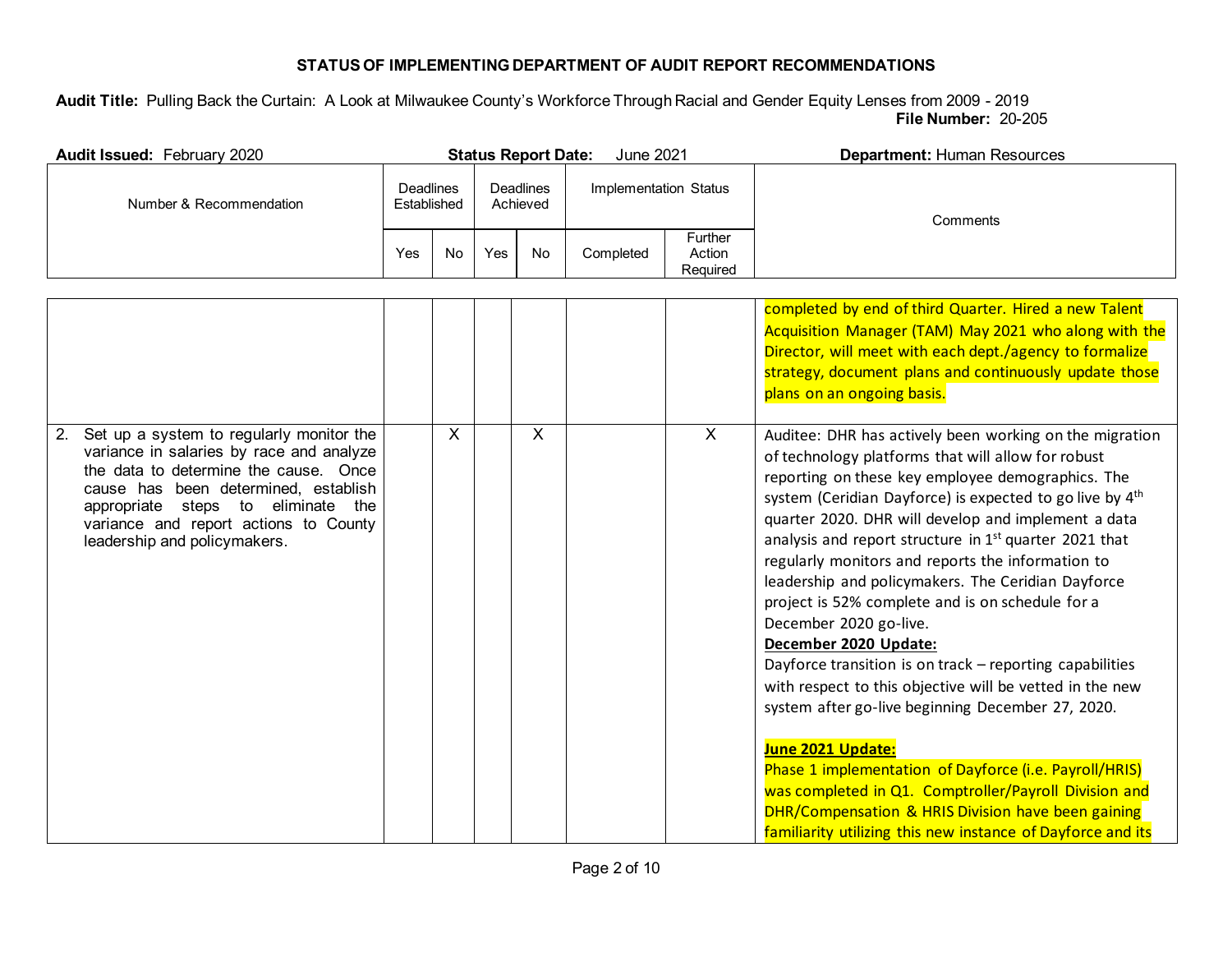| <b>Audit Issued: February 2020</b> |                                 |    |                              | <b>Status Report Date:</b> | June 2021             |                               | <b>Department: Human Resources</b> |
|------------------------------------|---------------------------------|----|------------------------------|----------------------------|-----------------------|-------------------------------|------------------------------------|
| Number & Recommendation            | <b>Deadlines</b><br>Established |    | <b>Deadlines</b><br>Achieved |                            | Implementation Status |                               | Comments                           |
|                                    | Yes                             | No | Yes                          | No                         | Completed             | Further<br>Action<br>Required |                                    |

|                                                                                                                                                                                            |   |  |   |   | supporting process flows to facilitate Payroll functionality<br>as well as employing it as the ongoing repository for<br>County HRIS data. Standard reporting in the area of<br>internal equity is now being conceptualized and the initial<br>version(s) of report(s) will be built out with the assistance<br>of IMSD by end of Q3. Resulting output will be distilled<br>and forwarded to Leadership. This data will be used to<br>construct options for enhancing the County's internal<br>equity with respect to pay. Selected initial actions will be<br>implemented by EOY with follow-on actions to be<br>developed for continuous improvement in this area in<br>future years.                               |
|--------------------------------------------------------------------------------------------------------------------------------------------------------------------------------------------|---|--|---|---|-----------------------------------------------------------------------------------------------------------------------------------------------------------------------------------------------------------------------------------------------------------------------------------------------------------------------------------------------------------------------------------------------------------------------------------------------------------------------------------------------------------------------------------------------------------------------------------------------------------------------------------------------------------------------------------------------------------------------|
| Review, update and distribute all relevant<br>3.<br>diversity AMOPs (e.g. Diversity and<br>Equal<br>Inclusion,<br>Employment<br>Hiring<br>for<br>Vacant<br>Opportunity,<br>a<br>Position). | X |  | X | X | Auditee: The HR Analyst has been working directly with<br>the DHR D&I Program Manager to facilitate the revision of<br>the EEO and Diversity and Inclusion AMOP. The DHR D&I<br>Program Manager completed revisions to the EEO AMOP.<br>The new EEOP AMOP was then peer reviewed by<br>representatives from DHR-Employee Relations, the Office<br>of African American Affairs and the Office of People with<br>Disabilities. The EEO AMOP is currently being considered<br>by the Milwaukee County Review Board. The DHR D&I<br>Program Manager is also revising the Diversity & Inclusion<br>AMOP to align to both the new County Strategic Plan and<br>the Diversity and Inclusion Strategic plan. This is expected |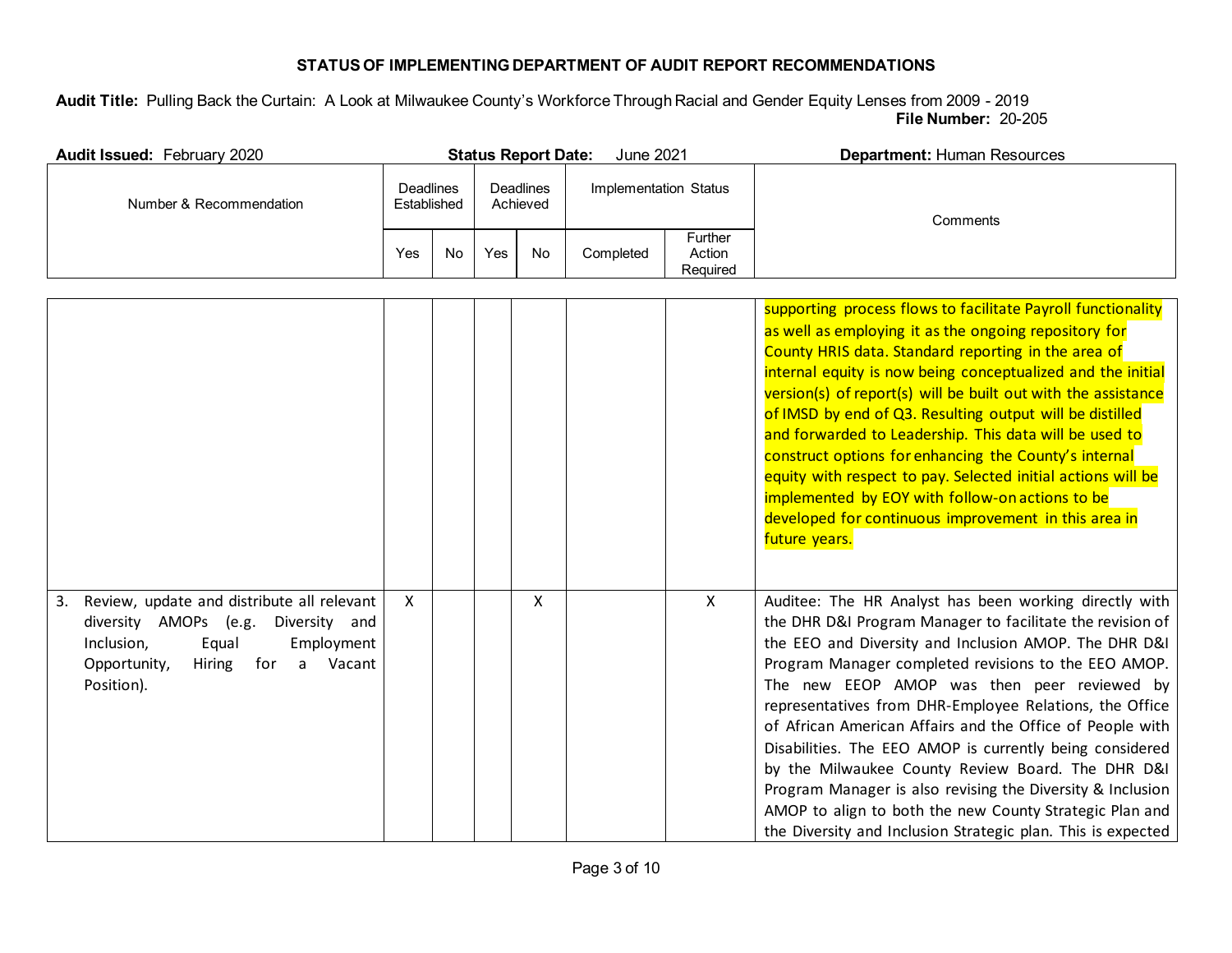| <b>Audit Issued: February 2020</b> |                                                          |     |                       | <b>Status Report Date:</b> | June 2021 |                               | <b>Department: Human Resources</b> |
|------------------------------------|----------------------------------------------------------|-----|-----------------------|----------------------------|-----------|-------------------------------|------------------------------------|
| Number & Recommendation            | <b>Deadlines</b><br>Deadlines<br>Established<br>Achieved |     | Implementation Status |                            | Comments  |                               |                                    |
|                                    | Yes                                                      | No. | Yes                   | No                         | Completed | Further<br>Action<br>Required |                                    |

|                                                                                                                                                                                                                                                                    |              |  |   |   | to be completed by December 31, 2020.                                                                                                                                                                                                                                                                                                                                                                                                                                                                                                                                                             |
|--------------------------------------------------------------------------------------------------------------------------------------------------------------------------------------------------------------------------------------------------------------------|--------------|--|---|---|---------------------------------------------------------------------------------------------------------------------------------------------------------------------------------------------------------------------------------------------------------------------------------------------------------------------------------------------------------------------------------------------------------------------------------------------------------------------------------------------------------------------------------------------------------------------------------------------------|
|                                                                                                                                                                                                                                                                    |              |  |   |   | December 2020 Update:<br>The Diversity & Inclusion AMOP has been revised and is<br>currently in Peer Review.                                                                                                                                                                                                                                                                                                                                                                                                                                                                                      |
|                                                                                                                                                                                                                                                                    |              |  |   |   | June 2021 Update:<br>The Diversity & Inclusion AMOP Peer Review completed.<br>AMOP will be submitted for final approval to AMOP<br>Committee in July 2021. New D&I Program Manager<br>started May 2021. He is presently reviewing and will<br>determine next steps, if needed.                                                                                                                                                                                                                                                                                                                    |
| Conduct a review of all involuntary<br>4.<br>separations to determine if there is a<br>reason for the disproportionate number<br>of Black or African American employees<br>or other racial groups. Devise a plan to<br>work with managers to combat this<br>trend. | $\mathsf{X}$ |  | X | X | Auditee: DHR will generate a report by September 30,<br>with Q1 and 2 data and review. After reviewing, the<br>Employee Relations team in collaboration with the DHR<br>leadership team, will determine plan of action.<br>December 2020 Update:<br>2020 Q1 and Q2 data was received and upon initial review<br>of involuntary separations from the County, there<br>appears to be a disproportionate number of African<br>Americans employees and other racial groups that are<br>involuntarily separated. A meeting with be scheduled in<br>the fourth quarter of 2020, with members of the DHR |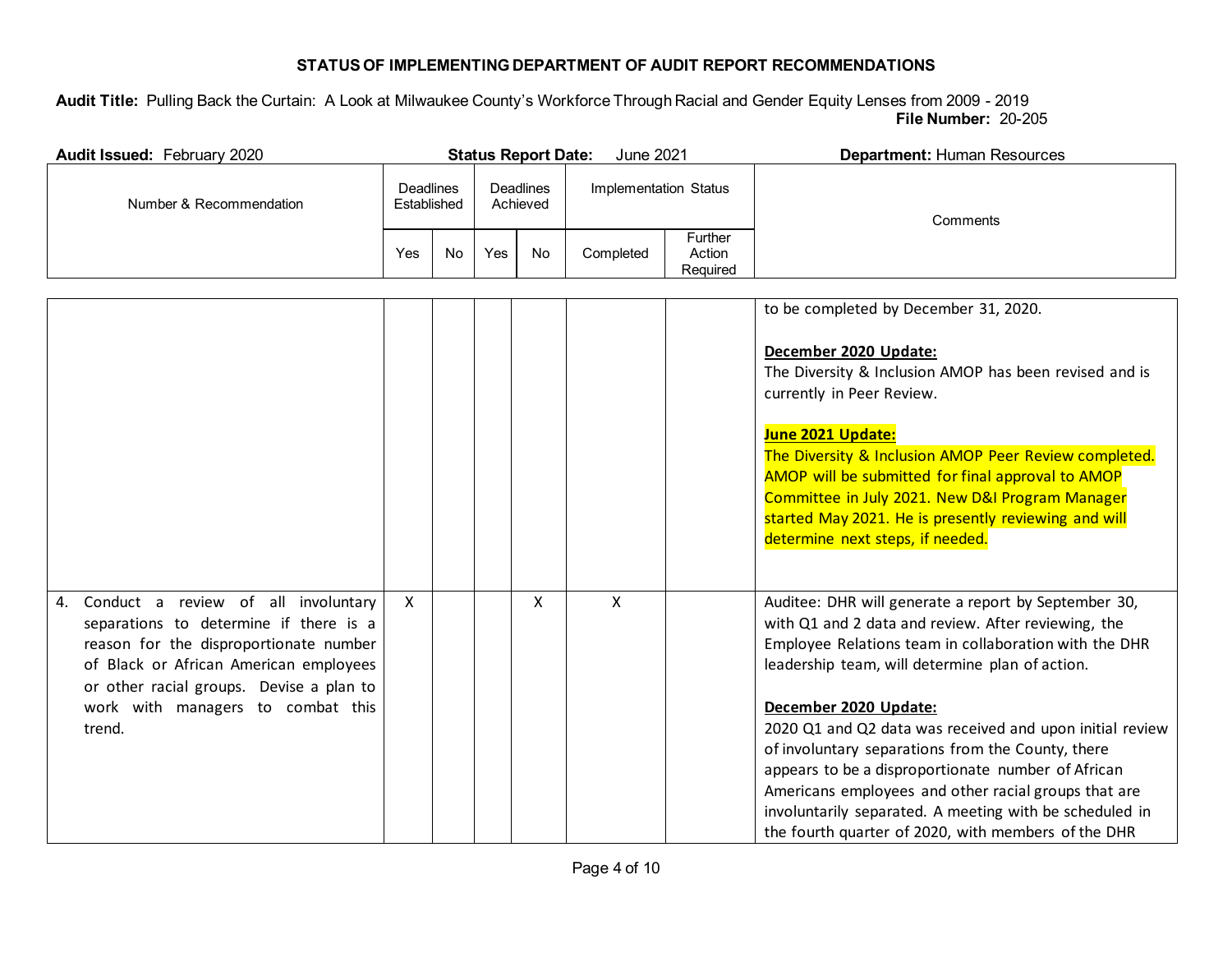| <b>Audit Issued: February 2020</b> |     |                                                                 |     | <b>Status Report Date:</b> | June 2021 |                               | <b>Department: Human Resources</b> |
|------------------------------------|-----|-----------------------------------------------------------------|-----|----------------------------|-----------|-------------------------------|------------------------------------|
| Number & Recommendation            |     | <b>Deadlines</b><br><b>Deadlines</b><br>Established<br>Achieved |     | Implementation Status      |           | Comments                      |                                    |
|                                    | Yes | No                                                              | Yes | No                         | Completed | Further<br>Action<br>Required |                                    |

|                                                                                                                                                                                   |   |   |  |   | leadership team to further review the data and develop a<br>plan to combat this trend.<br>June 2021 Update:<br>See Appendix, Item #4 below.<br>We have created new termination codes to provide<br>specificity and greater clarity on the reason(s) employees<br>exit (voluntary and involuntary) Milwaukee County. We<br>expect to begin using the new codes on or about August<br>1st, 2021.                                                                                                                                                                                   |
|-----------------------------------------------------------------------------------------------------------------------------------------------------------------------------------|---|---|--|---|----------------------------------------------------------------------------------------------------------------------------------------------------------------------------------------------------------------------------------------------------------------------------------------------------------------------------------------------------------------------------------------------------------------------------------------------------------------------------------------------------------------------------------------------------------------------------------|
| Work to establish a toolkit for recruiting<br>5.<br>and hiring a diverse workforce to provide<br>specific guidelines and train hiring<br>managers on how to hire a diverse staff. | X | X |  | X | Auditee: DHR has developed a toolkit for recruiting and<br>hiring a diverse workforce with specific guidelines and<br>strategic actions for both the DHR teams and people<br>managers. DHR has piloted a few strategies that will be<br>included in the toolkit. L&D has started to train county<br>departments hiring managers on biases/microaggressions<br>(e.g. Sensitivity for Supervisors/Managers)<br>December 2020 Update:<br>In 1 <sup>st</sup> quarter of 2021, T&A will partner with diversity to<br>create manager guides for interviews for recruiting tool<br>kit. |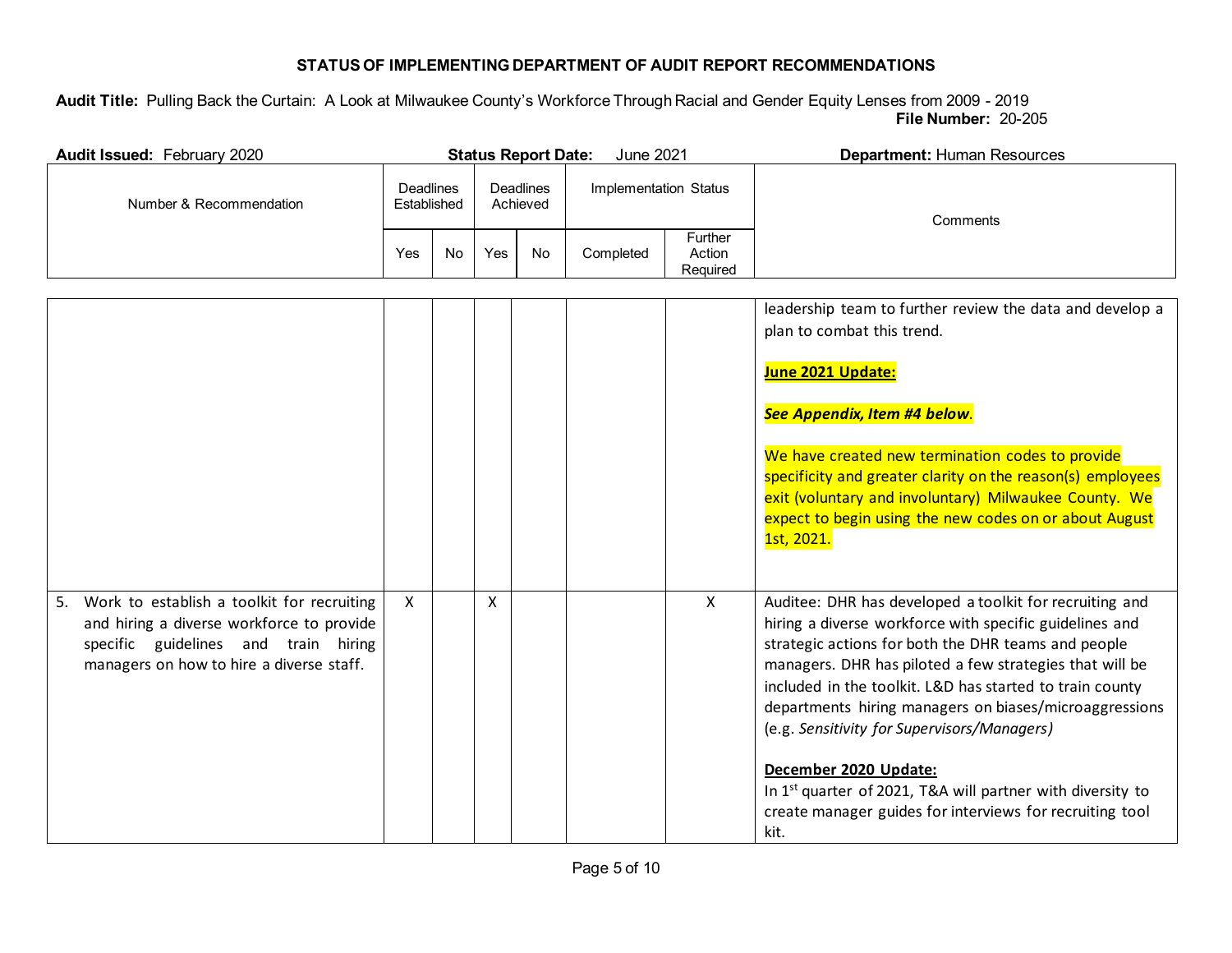| Audit Issued: February 2020                                                                                                             |                          |    |     | <b>Status Report Date:</b>   | June 2021             |                               | <b>Department: Human Resources</b>                                                                                                                                                                                                                                                                                                                                                                                                                                                                                                                                                                                                                                                                                                                            |
|-----------------------------------------------------------------------------------------------------------------------------------------|--------------------------|----|-----|------------------------------|-----------------------|-------------------------------|---------------------------------------------------------------------------------------------------------------------------------------------------------------------------------------------------------------------------------------------------------------------------------------------------------------------------------------------------------------------------------------------------------------------------------------------------------------------------------------------------------------------------------------------------------------------------------------------------------------------------------------------------------------------------------------------------------------------------------------------------------------|
| Number & Recommendation                                                                                                                 | Deadlines<br>Established |    |     | <b>Deadlines</b><br>Achieved | Implementation Status |                               | Comments                                                                                                                                                                                                                                                                                                                                                                                                                                                                                                                                                                                                                                                                                                                                                      |
|                                                                                                                                         | Yes                      | No | Yes | No                           | Completed             | Further<br>Action<br>Required |                                                                                                                                                                                                                                                                                                                                                                                                                                                                                                                                                                                                                                                                                                                                                               |
|                                                                                                                                         |                          |    |     |                              |                       |                               | June 2021 Update:<br>Currently working with L&D to create interview training<br>and interview guides for leaders in the new platform by<br>the end of third quarter. Tool kit will be updated with<br>social media strategies and interview guides in the new<br>platform by the end of third quarter. Hired a new Talent<br>Acquisition Manager (TAM) May 2021 who will<br>communicate, facilitate, and measure the usage of the<br>tool kit collateral on an ongoing basis.                                                                                                                                                                                                                                                                                 |
| Establish<br>policies<br>procedures<br>6.<br>and<br>regarding the production, publication and<br>retention of the biennial EEOC report. |                          | X  |     | X                            |                       | X                             | Auditee: DHR is reviewing the technology platform report<br>capabilities and is considering creation of an AMOP for<br>completing and retaining the biennial EEOC report.<br>December 2020 Update:<br>DHR reviewed the technology platform report capabilities<br>which changed for 2020 and updated our procedures and<br>guidelines to match the Federal EEO Guidelines. We used<br>these new guidelines to make our report. It was<br>submitted and no issues were reported. Ongoing, we will<br>review the Federal Guidelines prior to completing the<br>report to ensure we remain in compliance biannually.<br>June 2021 Update:<br>This action item should not be directed at DHR and will be<br>omitted from this report. This EEOC report referenced |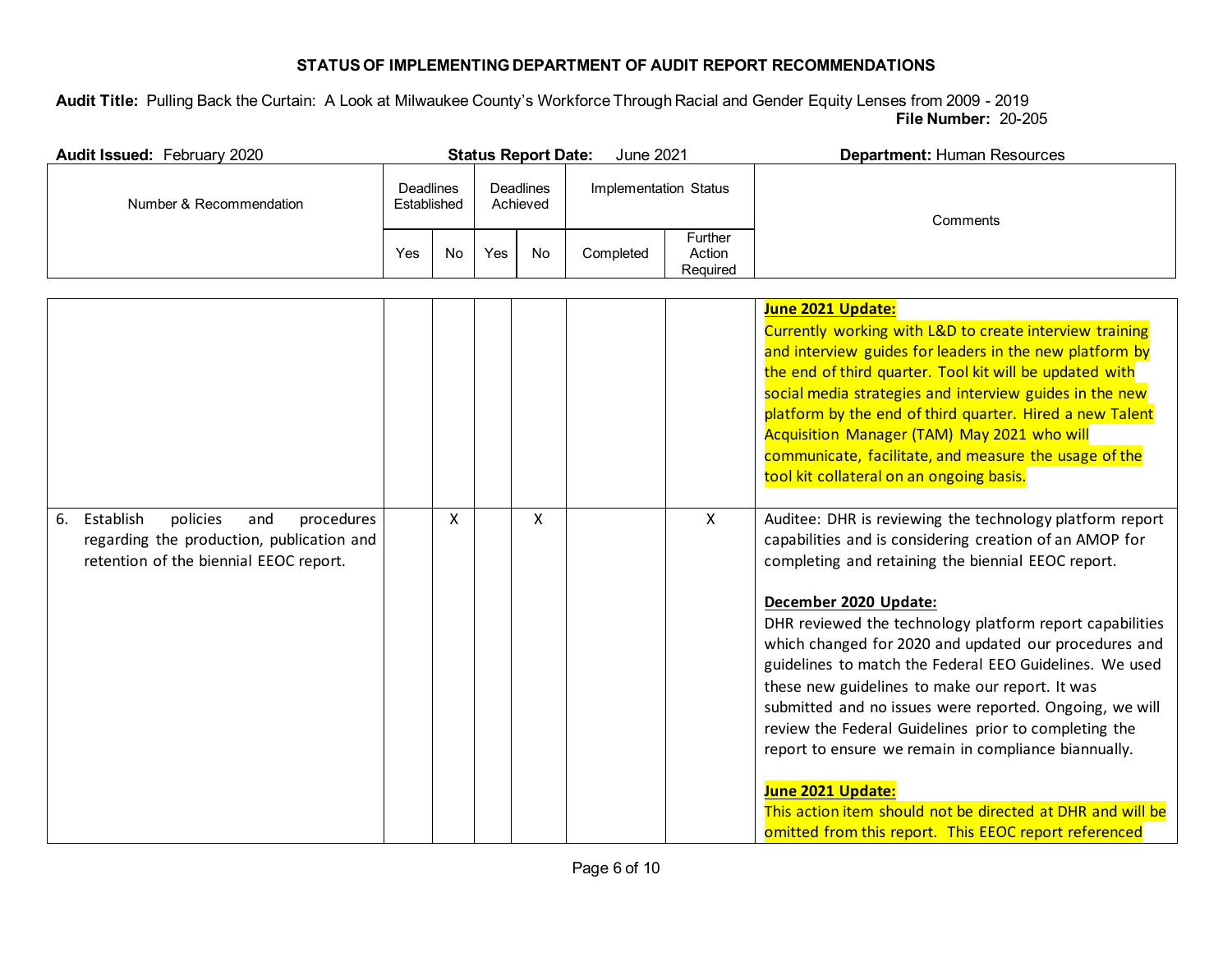| Audit Issued: February 2020                                                                                                    |              |                                                          |     | <b>Status Report Date:</b> | June 2021 |                               | <b>Department: Human Resources</b>                                                                                                                                                                                                                                                                                                                                                                                                                                                                                                                                                                                                                                                                                                                                                                                                                                                                                                                                                                   |
|--------------------------------------------------------------------------------------------------------------------------------|--------------|----------------------------------------------------------|-----|----------------------------|-----------|-------------------------------|------------------------------------------------------------------------------------------------------------------------------------------------------------------------------------------------------------------------------------------------------------------------------------------------------------------------------------------------------------------------------------------------------------------------------------------------------------------------------------------------------------------------------------------------------------------------------------------------------------------------------------------------------------------------------------------------------------------------------------------------------------------------------------------------------------------------------------------------------------------------------------------------------------------------------------------------------------------------------------------------------|
| Number & Recommendation                                                                                                        |              | Deadlines<br><b>Deadlines</b><br>Achieved<br>Established |     | Implementation Status      |           | Comments                      |                                                                                                                                                                                                                                                                                                                                                                                                                                                                                                                                                                                                                                                                                                                                                                                                                                                                                                                                                                                                      |
|                                                                                                                                | Yes          | No.                                                      | Yes | <b>No</b>                  | Completed | Further<br>Action<br>Required |                                                                                                                                                                                                                                                                                                                                                                                                                                                                                                                                                                                                                                                                                                                                                                                                                                                                                                                                                                                                      |
|                                                                                                                                |              |                                                          |     |                            |           |                               | here was created and is a work product of the Grants<br>Department.<br><b>Audit Services Division Comment:</b><br>This item is held open pending confirmation that the<br>thrust of this recommendation is understood following the<br>transfer of these responsibilities to the Department of<br>Administrative Services - Grants & Special Projects Unit.                                                                                                                                                                                                                                                                                                                                                                                                                                                                                                                                                                                                                                          |
| Evaluate whether<br>manager<br>diversity<br>7.<br>performance should be added to the<br>annual performance evaluation process. | $\mathsf{X}$ |                                                          |     | X                          |           | $\mathsf{X}$                  | Auditee: The DHR Program Manager for Performance<br>Management and Diversity and Inclusion met with<br>management team across Milwaukee County during the<br>1 <sup>st</sup> quarter of 2020. She captured input, data and<br>feedback to assist in the redesign of the Performance<br>Management Review process at Milwaukee County.<br>During the 2 <sup>nd</sup> quarter of the year a new Performance<br>Evaluation form was created that included the Values and<br>Objectives of Milwaukee County Strategic Plan. These<br>included the following behaviors; Integrity, Respect,<br>Excellence and Diversity & Inclusion. After the transition<br>of the County Executive Performance Evaluation form was<br>adjusted to reflect the new Milwaukee County Values;<br>Inclusion, Influence and Integrity. The Performance<br>Evaluation form has been shared within HR and is<br>scheduled to be delivered to the organization beginning<br>November 2020 for use for managing performance from |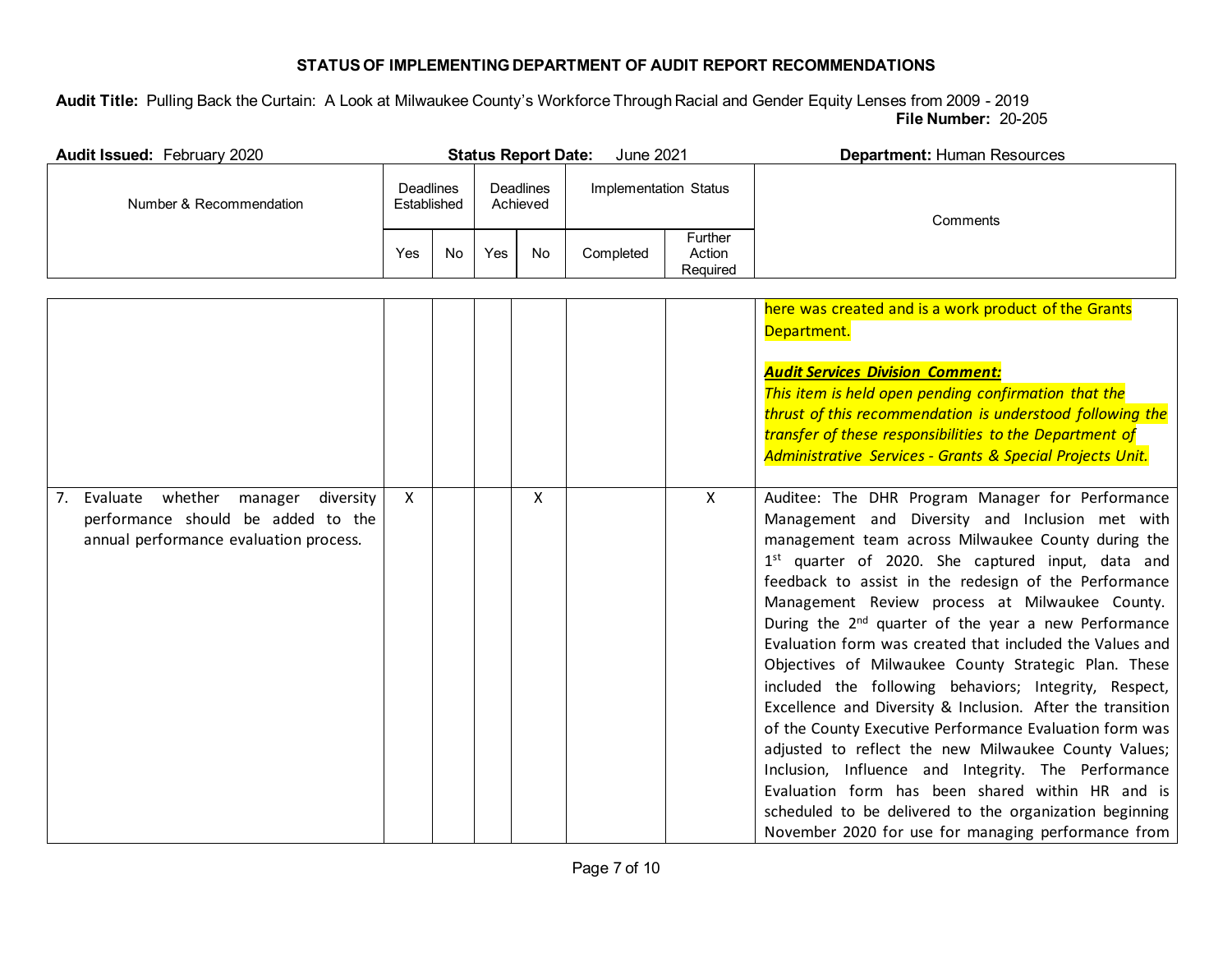| <b>Audit Issued: February 2020</b> |     |                                                                 |     | <b>Status Report Date:</b> | June 2021 |                               | <b>Department: Human Resources</b> |
|------------------------------------|-----|-----------------------------------------------------------------|-----|----------------------------|-----------|-------------------------------|------------------------------------|
| Number & Recommendation            |     | <b>Deadlines</b><br><b>Deadlines</b><br>Established<br>Achieved |     | Implementation Status      |           | Comments                      |                                    |
|                                    | Yes | <b>No</b>                                                       | Yes | No                         | Completed | Further<br>Action<br>Required |                                    |

|  |  |  | January 1, 2020 through December 31, 2021.              |
|--|--|--|---------------------------------------------------------|
|  |  |  |                                                         |
|  |  |  | December 2020 Update:                                   |
|  |  |  | Special Note, implementation of performance changes     |
|  |  |  | has been postponed due to the impact of COVID-19.       |
|  |  |  | June 2021 Update:                                       |
|  |  |  | New D&I Program Manager started May 2021. He is         |
|  |  |  | presently reviewing all data and findings from earlier  |
|  |  |  | research and will determine next steps. Preparing for   |
|  |  |  | Phase 3 of Dayforce implementation of Dayforce platform |
|  |  |  | for Performance Management.                             |
|  |  |  | <b>Audit Services Comment:</b>                          |
|  |  |  | If not completed, the targeted implementation timeline  |
|  |  |  | should be communicated with the next status report      |
|  |  |  | <mark>update</mark> .                                   |
|  |  |  |                                                         |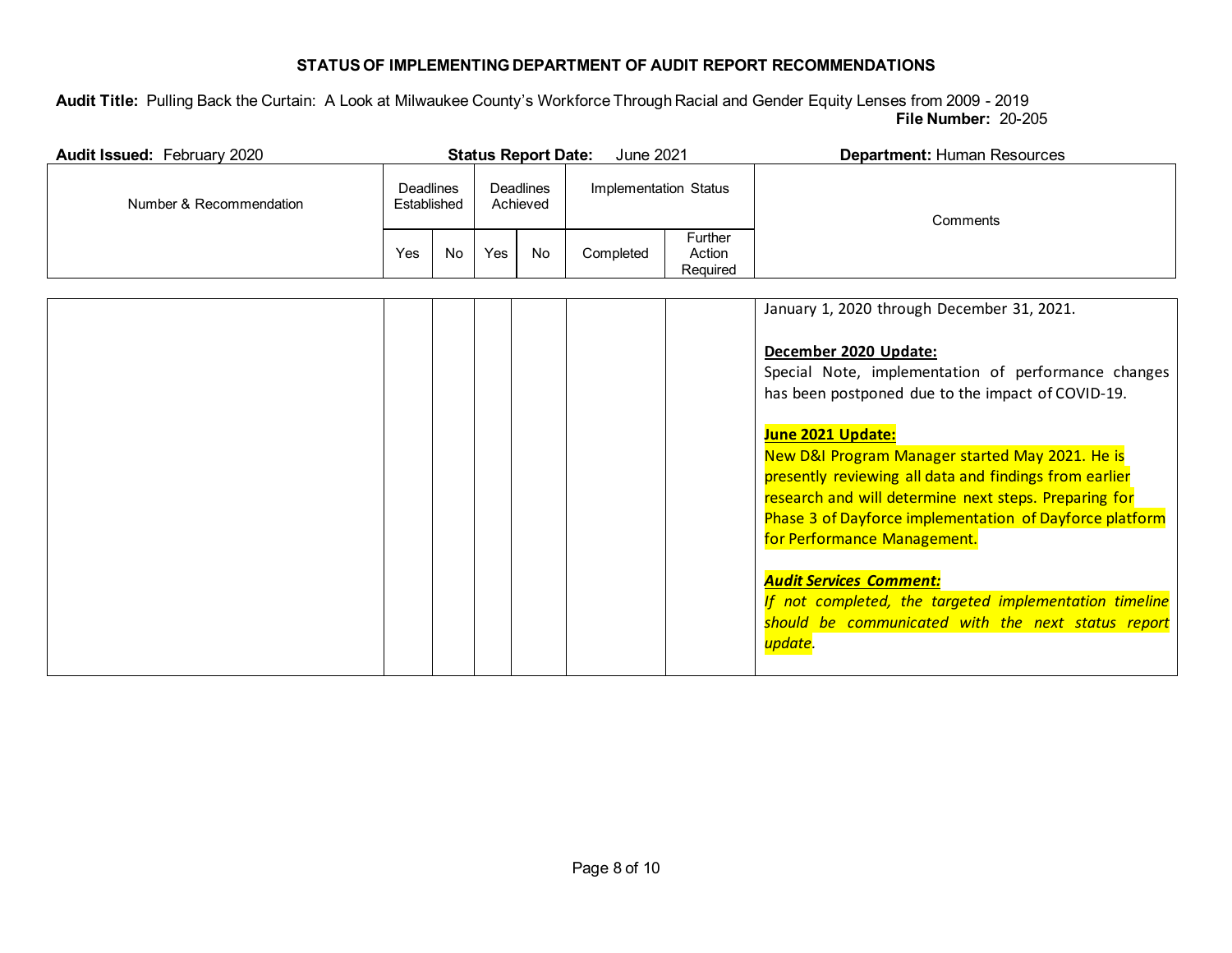| Audit Issued: February 2020                                                                | <b>Status Report Date:</b><br><b>June 2021</b> |           |                              |           |                       |                                      | <b>Department: Human Resources</b>                                                                                                                                                                                                                                                                                                                                                                                                                                                                                                                                                                                                                                                                                                                                                                                                                                                                                                                                |
|--------------------------------------------------------------------------------------------|------------------------------------------------|-----------|------------------------------|-----------|-----------------------|--------------------------------------|-------------------------------------------------------------------------------------------------------------------------------------------------------------------------------------------------------------------------------------------------------------------------------------------------------------------------------------------------------------------------------------------------------------------------------------------------------------------------------------------------------------------------------------------------------------------------------------------------------------------------------------------------------------------------------------------------------------------------------------------------------------------------------------------------------------------------------------------------------------------------------------------------------------------------------------------------------------------|
| Number & Recommendation                                                                    | Deadlines<br>Established                       |           | <b>Deadlines</b><br>Achieved |           | Implementation Status |                                      | Comments                                                                                                                                                                                                                                                                                                                                                                                                                                                                                                                                                                                                                                                                                                                                                                                                                                                                                                                                                          |
|                                                                                            | Yes                                            | <b>No</b> | Yes                          | <b>No</b> | Completed             | <b>Further</b><br>Action<br>Required |                                                                                                                                                                                                                                                                                                                                                                                                                                                                                                                                                                                                                                                                                                                                                                                                                                                                                                                                                                   |
| 8.<br>publish and<br>present County<br>Update,<br>workforce data to policymakers annually. |                                                | X         |                              | Χ         |                       | $\mathsf{X}$                         | Auditee: Annually the department of human resources<br>will publish an annual diversity and inclusion report to be<br>included as part of the HR budget narrative starting with<br>the FY21 budget process.<br>December 2020 Update:<br>Dayforce transition is on track - reporting capabilities<br>with respect to this objective will be vetted in the new<br>system after go-live beginning December 27, 2020.<br>June 2021 Update:<br>DHR will address reporting feature capabilities and build<br>out post completion of Phase 2, targeted for August 2021.<br>DHR will develop a report to share workforce data on a<br>monthly basis as a standing item that is presented to the<br>personnel committee and full board. This report will be<br>public as it will be a board item. Annually the DHR will<br>publish an annual diversity and inclusion report to be<br>included as part of the HR budget narrative starting with<br>the FY21 budget process. |